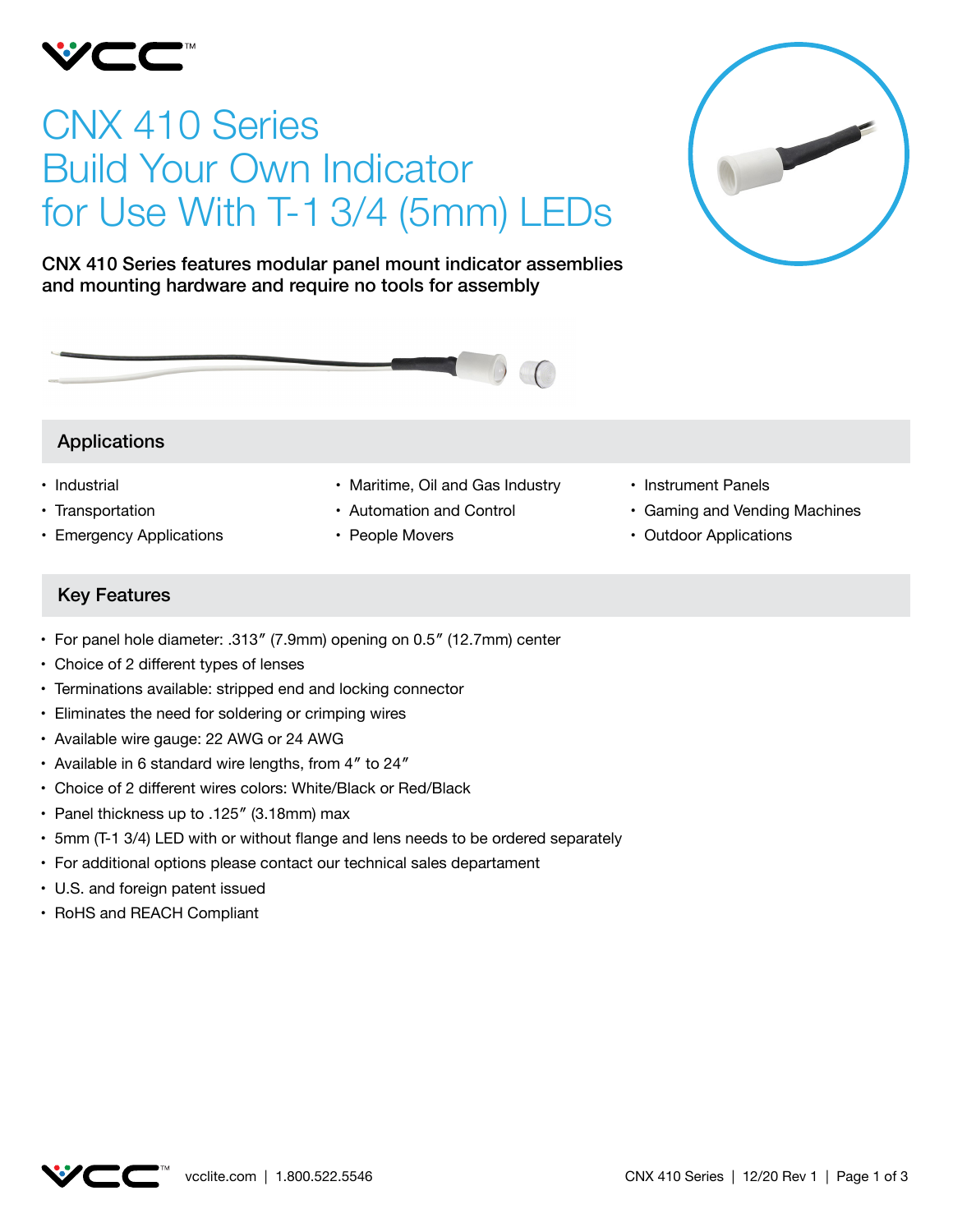# Ordering Data





## Example:

### **CNX\_410\_012\_X02\_4\_1\_12**

*Shown with 5mm (T-1 3/4) LED and CMS 442 Lens* 120 OHMS, Stripped End, 24 AWG Wire Size, White/Black Wire Color, 12 Inch Wire Length \*Call VCC for additional options

## **Terminations**





**Single Row (E)** Locking Connector 2 Wires Option Only

## Accessories (Order Separately)



**5mm (T-1 3/4)** 2-leads with or without Flange